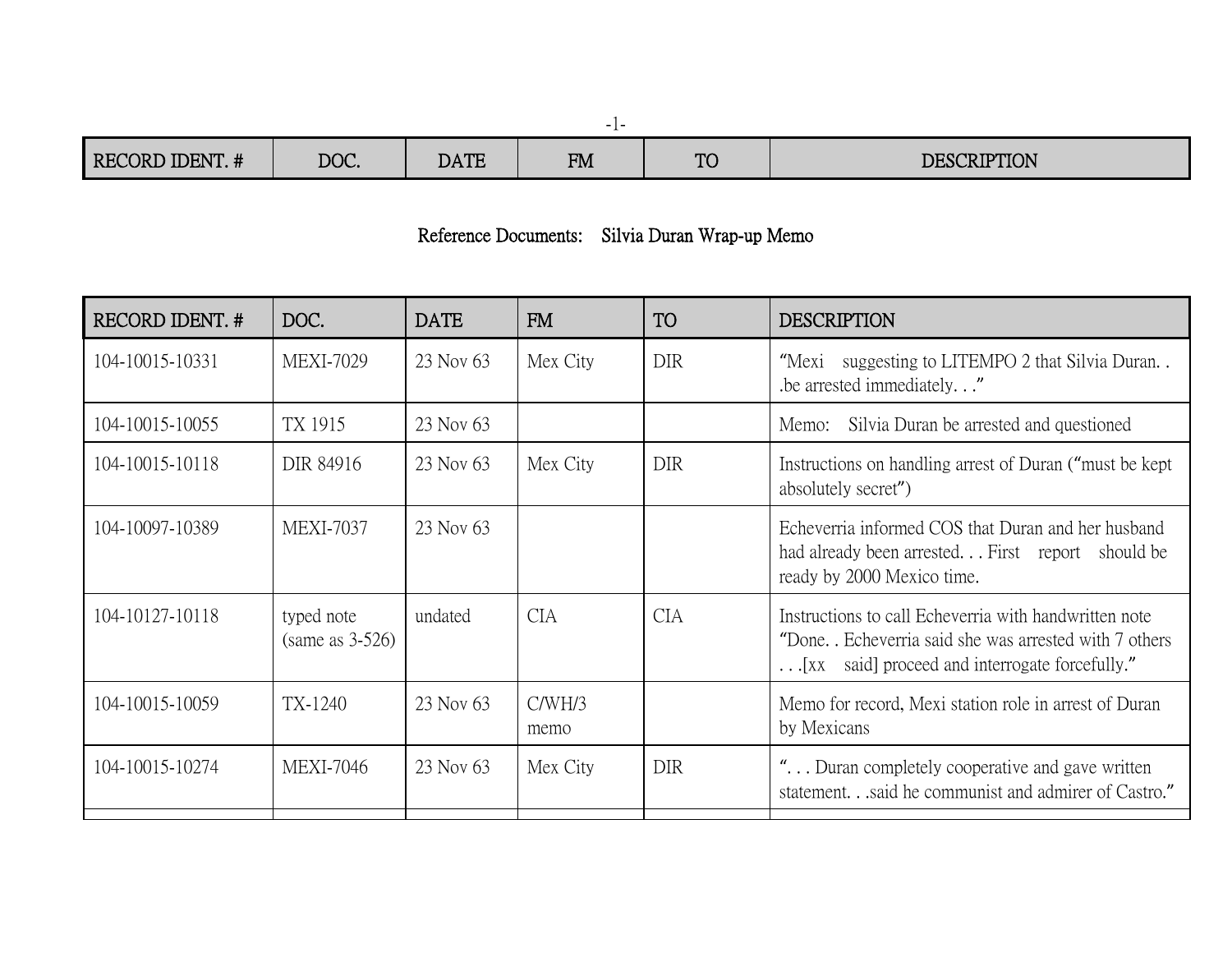-2-

| IDENT. #<br><b>RECORD</b> | DOC. | <b>DATE</b> | FМ<br>T TAT | $\mathbf{m}$<br>$\overline{z}$ | <b>DESCRIPTION</b> |
|---------------------------|------|-------------|-------------|--------------------------------|--------------------|

| 104-10015-10359                              | <b>XAAZ 35907</b> | 24 Nov 63 |            |                       | Summary of Relevant Info. on LHO at 0700 24 Nov 63<br>(Scelso)                                                                                     |
|----------------------------------------------|-------------------|-----------|------------|-----------------------|----------------------------------------------------------------------------------------------------------------------------------------------------|
| 104-10086-10002                              | <b>MEXI-7065</b>  | 25 Nov 63 |            | <b>DIR</b>            | Information on Silvia Duran                                                                                                                        |
|                                              | DIR 84952         | 25 Nov 63 | HQ         | Mex City              | "Please obtain and cable translated summary of any<br>official reports or statements Mexicans have produced<br>on Silvia Duran and husband."       |
| JFK 57: F1 1994.05.16.<br>08:41:38:000007    |                   | 25 Nov 63 | FORGOVT    | HQ,CIA                | Spanish Summary of Interrogations of Silvia Duran<br>et.al.                                                                                        |
|                                              | <b>MEXI-7072</b>  | 26 Nov 63 |            | <b>DIR</b>            | Amb. Mann requests Duran be re-arrested                                                                                                            |
| Transcript released in<br>1993 (no RIF)      |                   | 26 Nov 63 |            |                       | Transcripts of 11/26/63 conversation between Cuban<br>Ambassador to Mexico Dorticos and Cuban President<br>Hernandez Armas                         |
| 104-10015-10357<br>104-10015-10190<br>(dupe) | TX-1920           | 26 Nov 63 | <b>JKB</b> |                       | Cover Memo<br>"Attached is report prepared by source for LI-2"                                                                                     |
| 104-10015-10194<br>104-10015-10416<br>(dupe) | <b>MEXI-7105</b>  | 27 Nov 63 | Mex City   | DIR, Attn:<br>Galbond | "Sending photostatic copy of 10 pg. statementby hand<br>of Roger T. Kingman. Also including 22 Nov Luisa<br>Calderon talk to unkown man fm LIENVOY |
| 104-10015-10189                              | letter            | 27 Nov 63 | Win Scott  | J.C. King             | Letter "John Horton's return tonight Copies of two                                                                                                 |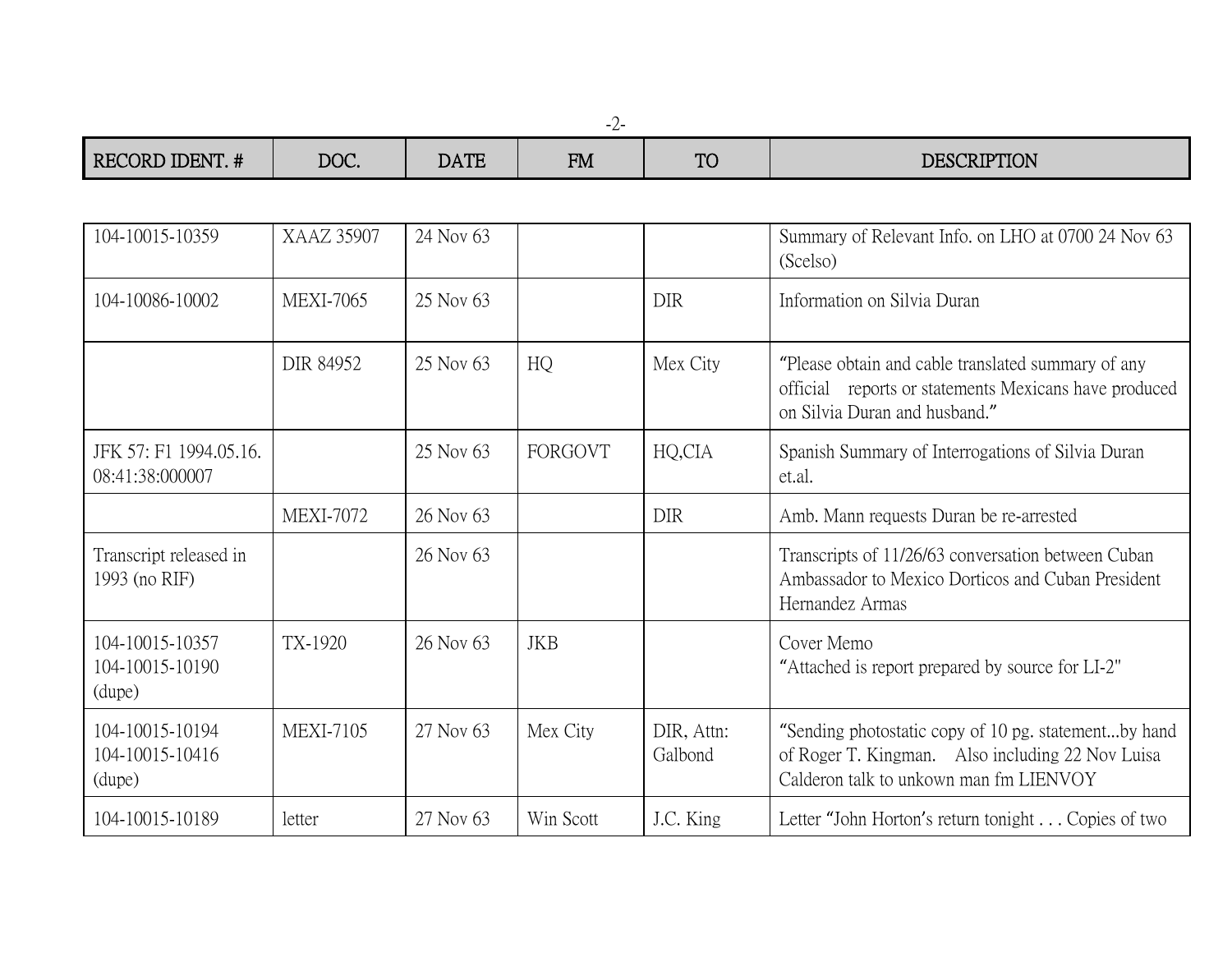|    | ×,                 |    |
|----|--------------------|----|
| __ | ۰.<br>٧<br>۰.<br>× | __ |

| RECORD IDENT. #                              | DOC.             | <b>DATE</b> | <b>FM</b>        | <b>TO</b>               | <b>DESCRIPTION</b>                                                                                                                                                         |
|----------------------------------------------|------------------|-------------|------------------|-------------------------|----------------------------------------------------------------------------------------------------------------------------------------------------------------------------|
|                                              |                  |             |                  |                         |                                                                                                                                                                            |
|                                              |                  |             |                  |                         | items attached I am sorry we have not had the time ot<br>translate                                                                                                         |
| 104-10015-10222                              | DIR 85712        | 29 Nov 63   | <b>DIR</b>       | Mex City                | "Time is of essence in reporting what the Mexicans are<br>learning from Alvarado and Silvia Duran"                                                                         |
| 104-10015-10229                              | <b>DIR 85758</b> | 29 Nov 63   | <b>CIA</b>       | WH, DOS,<br><b>FBI</b>  | Cable, "The following is a rush translation of a report<br>by Mexican police of an interrogation of S. Duran"                                                              |
| 104-10015-10247                              | cover memo       | 29 Nov 63   | DDP CIA          | DIR FBI<br>Attn: Papich | Cover memo stating Per reference (85758) forwarding<br>Mexican Police Report of interrogation                                                                              |
| 104-10015-10245<br>104-10016-10028<br>(Dupe) | TX-1912          | 29 Nov 63   | <b>COS</b>       | <b>LEGAT</b>            | over memo, "Attached is a copy of a 10-page statement<br>obtained by Gobernacion during first detention.<br>information is from confidential source."                      |
| 104-10015-10247                              | cover memo       | 29 Nov 63   | <b>DDP</b> Plans | DIR FBI                 | "Per reference $(85758)$ forwarding herewith the<br>Mexican Police Report of their interrogation of Subjects<br>and other on 23 Nov 1963"                                  |
|                                              | DIR 88642        | 12 Dec. 63  |                  | <b>MEXI</b>             | "ODENVY pushing to wind up analysis of Mexi<br>aspects We conjecture she may not have been<br>interrogated at all during her second arrest but please<br>find out advise." |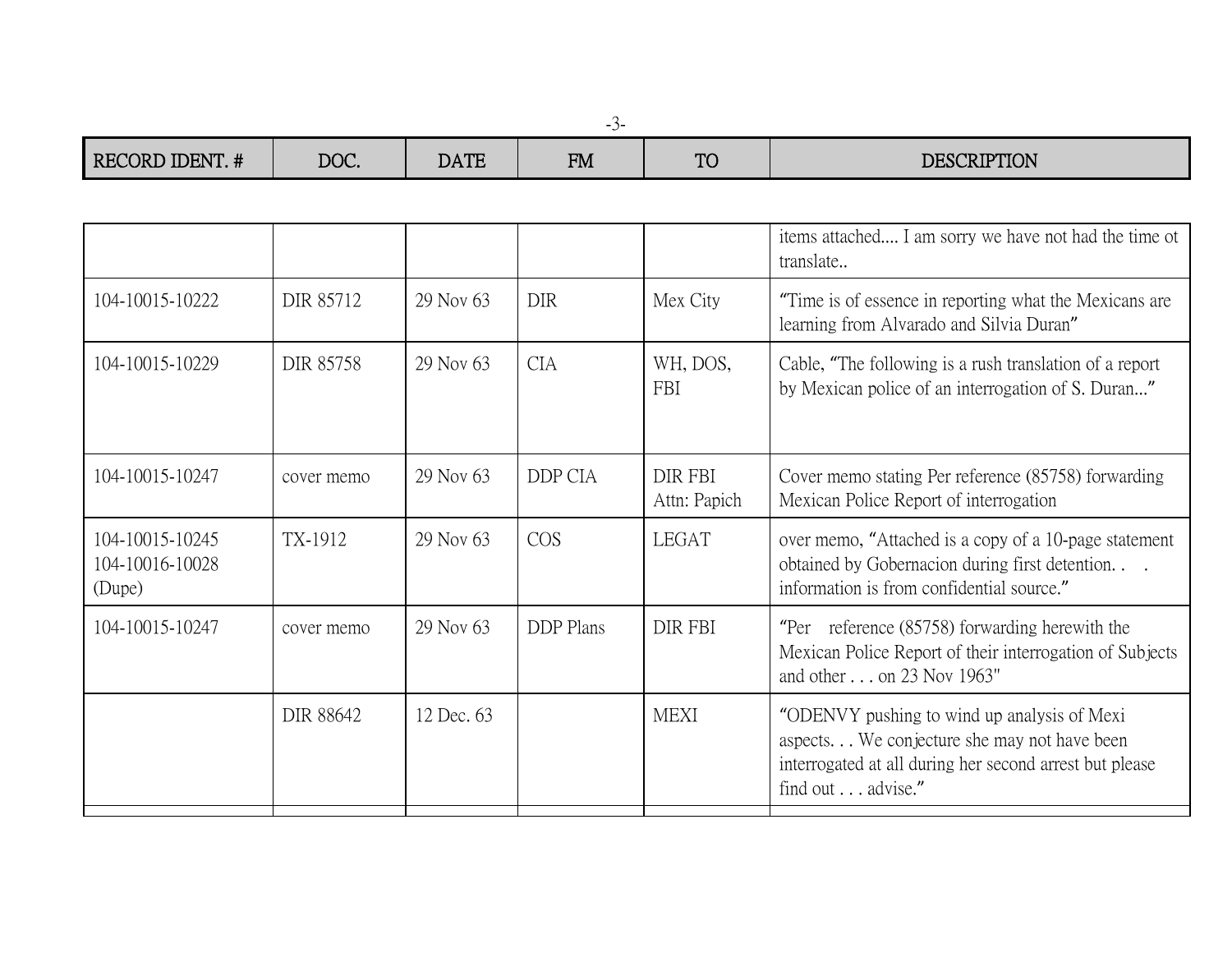| RECORD IDENT. #                                   | DOC.               | <b>DATE</b> | <b>FM</b>                      | <b>TO</b>                        | <b>DESCRIPTION</b>                                                                                                                                                                   |
|---------------------------------------------------|--------------------|-------------|--------------------------------|----------------------------------|--------------------------------------------------------------------------------------------------------------------------------------------------------------------------------------|
|                                                   |                    |             |                                |                                  |                                                                                                                                                                                      |
|                                                   | <b>MEXI-7364</b>   | 12 Dec. 63  | Mex City                       | <b>DIR</b>                       | Duran arrested second time 27 Nov., interrogated 28<br>Nov and released 29 Nov.                                                                                                      |
| 104-10018-10085                                   |                    | 13 Dec 63   | <b>COS</b>                     | Chief, WH<br>Div                 | Duran's second interrogation by Mex Govt and<br>questions of Mexi Station                                                                                                            |
|                                                   | CSCI-3/779,<br>482 | 10 Jan 64   |                                |                                  | HQ forwards dissemination to FBI containing<br>translation of official Mexican police report on second<br>interrogation                                                              |
| 1993.08.14.11:58:10:87<br>0028<br>104-10021-10093 | XAAZ 22759         | 21 Feb 64   | Helms                          | Rankin                           | Translations of interrogation reports of Silvia Duran                                                                                                                                |
| 104-10054-10041                                   | Paper              | 5 May 64    |                                |                                  | Meeting with Mr. Slawson of WC on 5 Mya concerning<br>telephone conversation between Cuban Pres. Dorticos<br>and Amb. Armas                                                          |
|                                                   | 564826             | 14 May 64   | Mexican<br>Foreign<br>Ministry | <b>US Embassy</b><br>Mexico City | Letter in Spanish responding to US request for<br>information on Mexican govt. investigation of lee<br>Harvey Oswald                                                                 |
| 124-10169-10073                                   | 105-3702           | 18 May 64   | Legat, MC                      | DIR, FBI                         | "Compliation of facts known to date on LHO trip to<br>Mexico City." States on March 24, 1964 Mexican<br>authorities made available copy of signed statement<br>made by Silvia Duran. |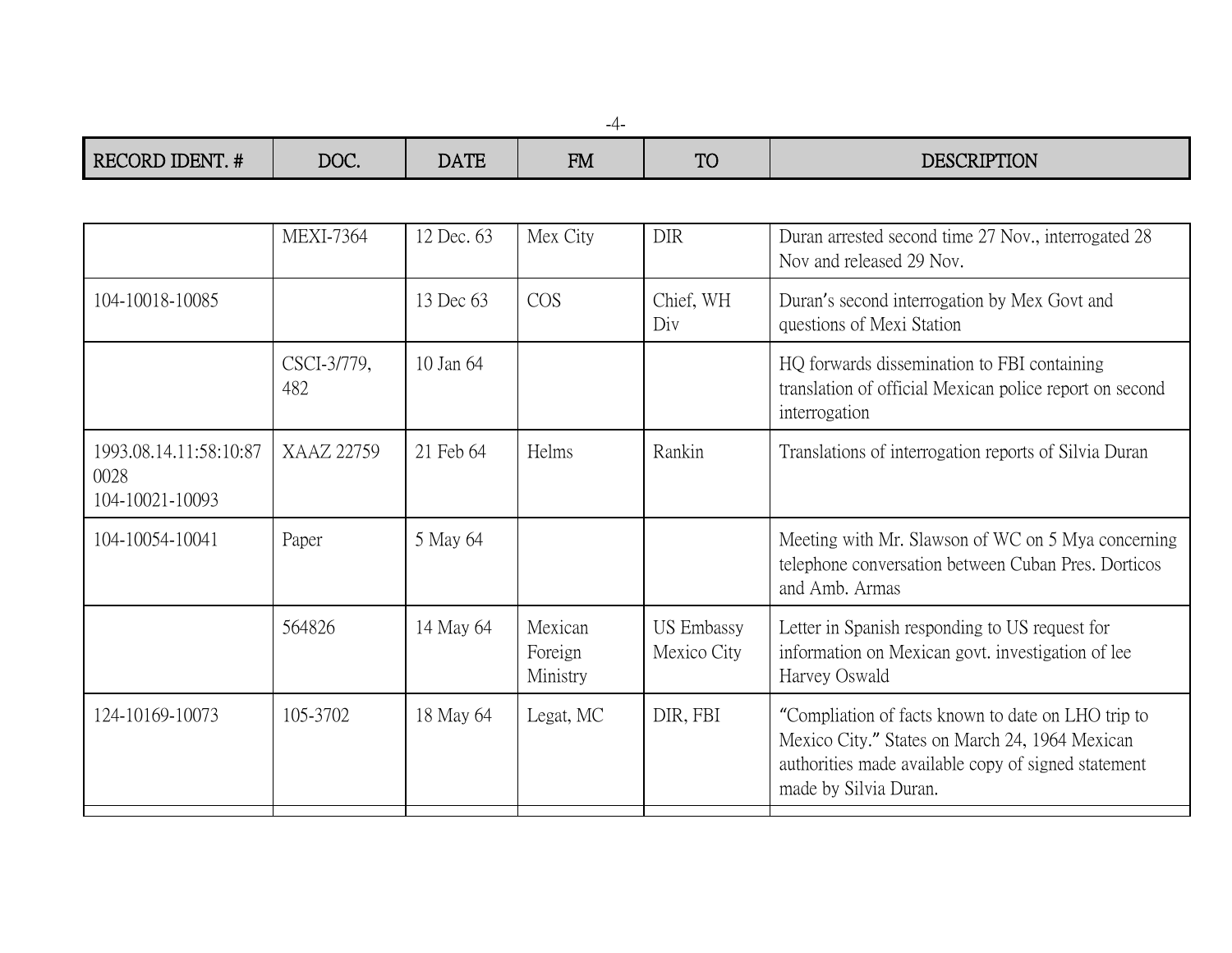| RECORD IDENT. # | DOC.                     | <b>DATE</b> | <b>FM</b>                      | <b>TO</b>                   | <b>DESCRIPTION</b>                                                                                                                                                                                                    |
|-----------------|--------------------------|-------------|--------------------------------|-----------------------------|-----------------------------------------------------------------------------------------------------------------------------------------------------------------------------------------------------------------------|
|                 |                          |             |                                |                             |                                                                                                                                                                                                                       |
| 104-10013-10193 | <b>HMMA-23443</b>        | 19 May 64   |                                |                             | Dispatch, GPFLOOR Mexican (Gobernacion RPT on<br>Steps by Mexican Govt. as a Result of JFK<br>Assassination                                                                                                           |
| 104-10003-10078 | <b>HMMA-23520</b>        | 26 May 64   | <b>COS</b>                     | CIA HQ                      | Cover memo: forwarding copy of the official<br>"Mexican Government Reort on Actions Taken and<br>Investiations Made after the Death of Presidnet<br>Kennedy"                                                          |
| 104-10003-10023 |                          | 5<br>Jun 64 | Hoover                         | DIR CIA attn:<br><b>DDP</b> |                                                                                                                                                                                                                       |
|                 | 505503                   | 9 June 64   |                                |                             | Dept. of State Translation Diplomatic Note from<br>Mexican Dept. of Foreign Affairs to U.S. Embassy,<br>Mexico City, Annex 7                                                                                          |
|                 | Dip cable<br>No. 1619    | 17 June 64  |                                |                             | US Embassy acknowledges receipt of 505503 and<br>annexes thereto, stating annexes at to be considered<br>confidential and not published either in part or in whole<br>without the consent of the Government of Mexico |
| 104-10013-10197 | Potomac Cable<br>No. 278 | 18 June 64  | <b>USIS</b>                    |                             | USIS Potomac Cable No. 278 -- The Warren<br>Commission                                                                                                                                                                |
|                 | 507794                   | 23 July 64  | Mexican<br>Foreign<br>Ministry | US Embassy,<br>Mexico City  | Letter in Spanish granting US permission to publish<br>documents $1,2,3,4,$ and 6.                                                                                                                                    |

-5-